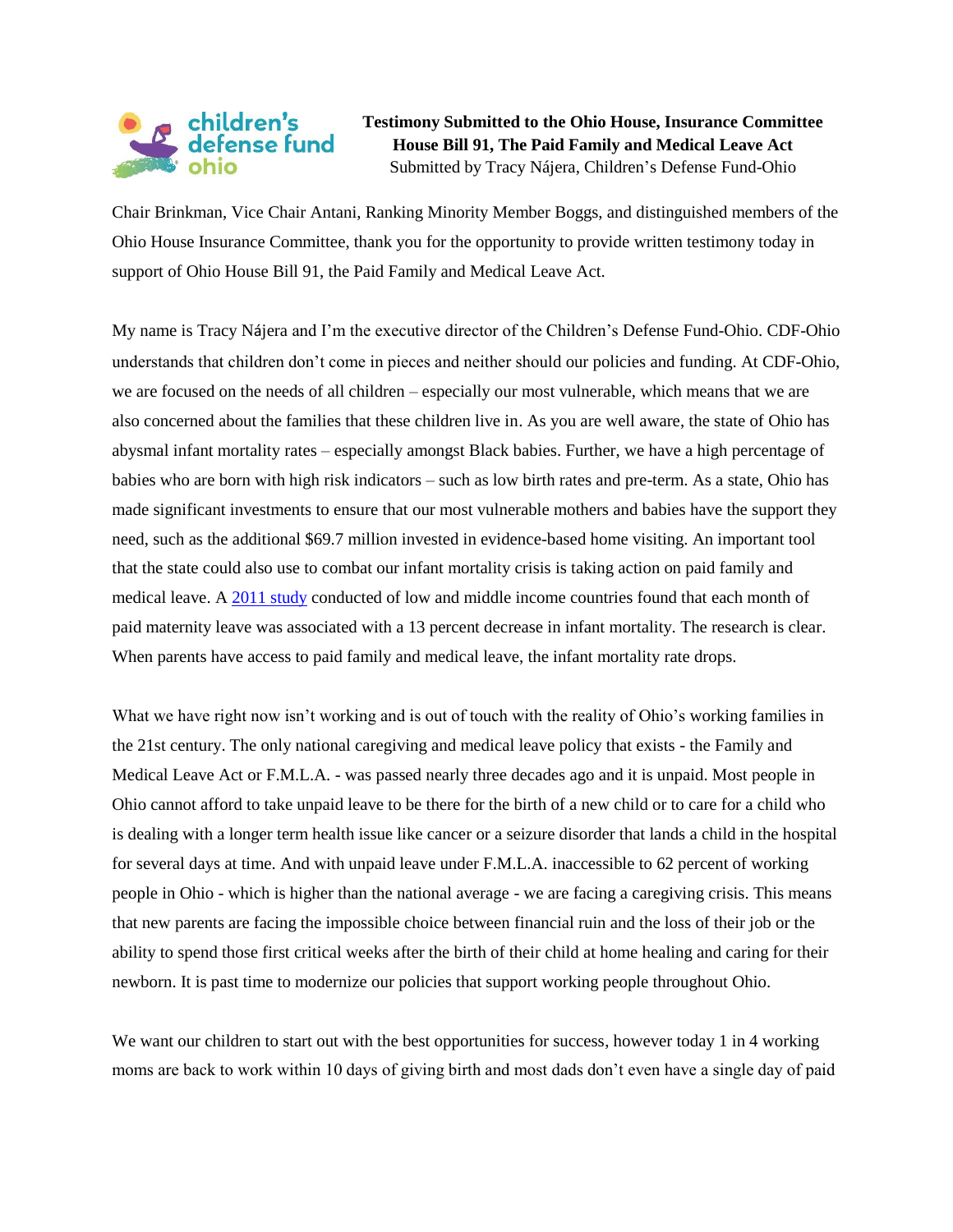family leave. Add that to the cost of child care and limited access to quality child care that exists in some areas of our state, and we have a real problem on our hands that needs to be addressed.

Across Ohio, we are seeing businesses like Ohio Health, Smuckers, and the Cleveland Clinic and local governments from Middletown to Summit County stepping up to the plate with family-centered policies at their workplaces and in the localities, but too many working people are still left out. We need you, our leaders in the Ohio General Assembly, to prioritize paid family and medical leave. We know paid family and medical leave works - eight states and D.C. already have public insurance programs for paid leave and businesses agree that paid family leave is simply good for business.

Not only is paid family and medical leave game-changing for businesses and our economy, but it is lifechanging for families. Paid family and medical leave supports infant and parental bonding, reduces the rate of postpartum depression, and reduces the rate of infant mortality. Studies also show that when fathers take paid leave, it increases their involvement for the rest of the child's life. In fact, a [new study](https://www.bsu.edu/news/press-center/archives/2020/1/parental-leave-often-helps-relationships-survive) was released earlier this year from Ball State University shows that parental leave helps relationships survive. Couples were 25 percent less likely to end their relationship in the first six years following the birth of a child when fathers took leave as compared to couples where the father did not take leave. One [study](http://dx.doi.org/10.18357/ijcyfs.62201513500) found that mothers returning to work full time before 12 weeks was associated with an increase in problem behaviors and poorer language development in children by age 3 or 4.

To support children and families in Ohio, we need a policy that actually addresses the realities of working families' needs. Paid family and medical leave is one concrete and proven way to help families and makes good business sense. The U.S. stands alone as the only industrialized nation in the world that doesn't have a national paid leave policy and with Ohio lagging behind the national average of access to even unpaid leave under F.M.L.A., it is urgent and critical that we take action on paid family and medical leave.

I urge you to hold another hearing on this bill. There are countless people across Ohio who have experiences to share and their stories deserve to be told so you can see the full picture of the impact you could have on the lives of millions of Ohioans. Please hold another hearing on this bill and provide ample notice so that others may travel to this State House to testify on their support for paid family and medical leave. Ohio cannot afford to ignore this issue and we need your help to set Ohio's families and our next generation up for the healthiest and most productive lives.